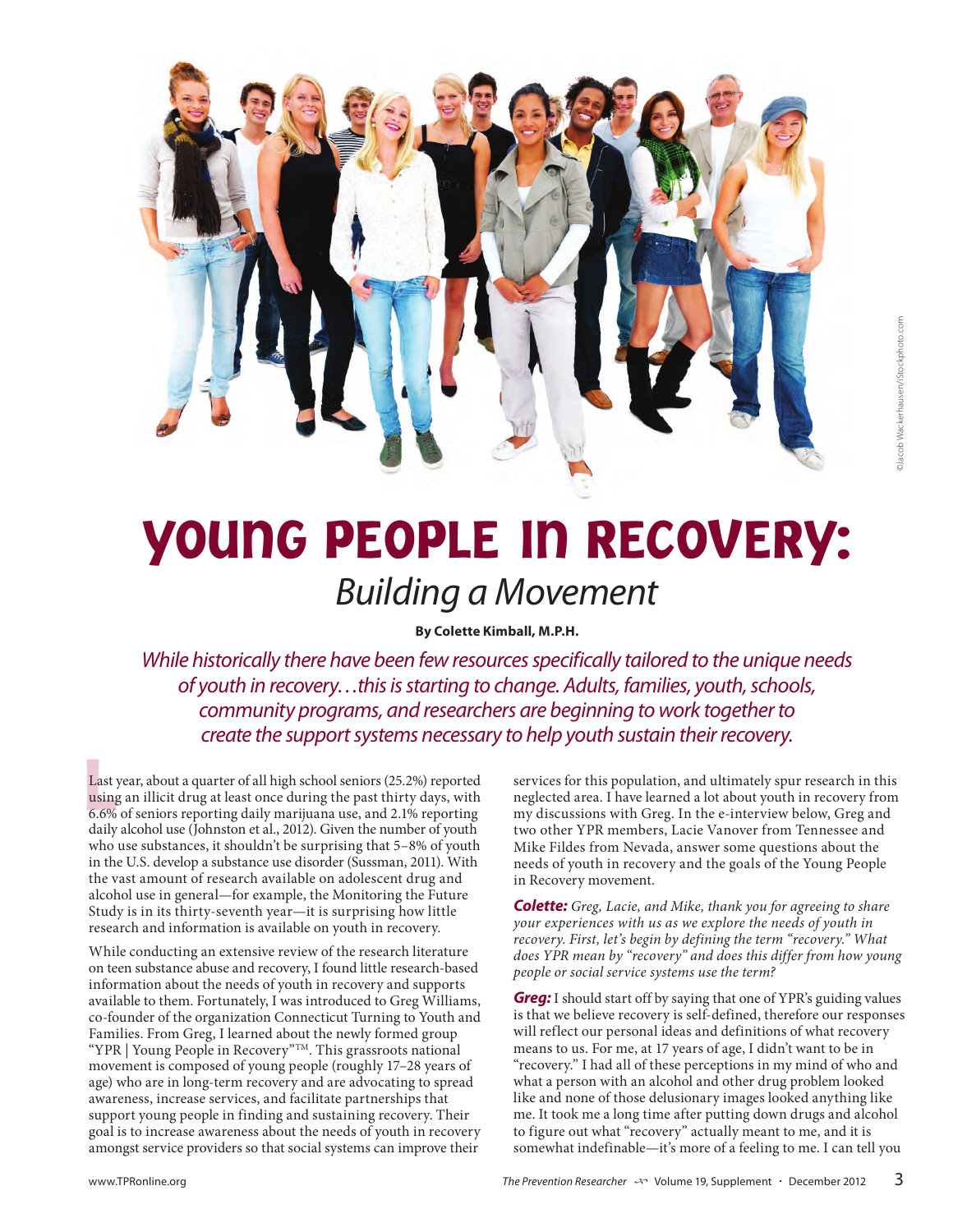#### **Young People in Recovery: Building a Movement, continued**

that my life in recovery comes down to essentially the complete reversal of everything I once believed before:

- I do everything today I used to sit around drunk or high saying I was going to do (i.e., bungee jumping, traveling, go to college, get a job, change the world, etc.)
- I have something to offer today because of my lived experience—I am not purposeless
- I believe today that strong people ask for help—they are not weak
- The bonds between friends and family are worth more than money
- Patience, tolerance, and love have the power to heal others suffering from this health condition

*Lacie:* To me, recovery is as different as each person's life and stories. How I got into recovery may be different from anyone else. Recovery is not just how a young person reaches sobriety, but how one is actively pursuing his or her own life. It doesn't matter how recovery is reached, just that it is reached!

*Mike:* As a young person in long-term recovery, I have seen countless definitions of recovery out there, I agree with a lot of the values and points made. But in all honesty, I think the definition of recovery to me is more of a living document filled with ongoing experiences, knowledge gained, and personal growth. It's not measured by the scale of everyone else but measured by my personal journey living without the use of alcohol and other drugs. I think young people are constantly adding little snippets of what recovery is and means to them and it looks different for each young person.

*Colette: In your experiences, in what ways can the adults who interact with youth in schools and other environments (for example, school counselors, pediatricians, church leaders) support a young person to sustain their recovery?*

*Mike:* I can only speak on behalf of my community and some of the experiences of other young people I know. For one, those serving and assisting young people should approach the issue with empathy and understanding. There is enough stigma associated with addiction already, deterring young people from asking for help. A large portion of society views addiction as a moral failing despite research and advances in the medical and



scientific communities. I think they can start with becoming educated on substance use disorders, understanding the stigmas associated, learn about the pathways of recovery that have been successful, support those young people with what they need to achieve their goals, and listen to them!

**Lacie:** In my experience, all of the adults in my life were so focused on the drug problem, they failed to see me as a person. They seemed to forget the strains of being young and the pressures that are put on us; pressure from trying to fit in, getting good grades in school, and even the biological and hormonal issues we are facing that non-addicted youth also face. Take all the normal pressures, add on pressure from parents and school faculty, and everyone else breathing down my neck telling me to quit using drugs, it only made me want to use more. I think that adults can truly help young people by not constantly pointing out all the things we are doing wrong; instead take a strength-based approach. Encourage me that I can be more than I am (the gentleman who finally did this with me, is the person who helped me actually want to reach for recovery). Understand that even though my issues may not seem big to adults, they are real to me.

# There is a gaping hole in the services available to support recovery for young people with substance use disorders.

*Colette: You all entered into recovery as young people and now you are actively volunteering in the recovery movement. From these experiences, what do you see as the biggest challenges young people are facing in maintaining their recovery?* 

*Mike:* There are a few issues that come to mind for me here in Las Vegas. First, I am noticing that some young people are afraid of missing out on fun and are afraid that they won't ever fit in if they are in recovery. Second, the lack of access to treatment services for young people here is a huge barrier for recovery. I believe there needs to be an increase of recovery pathway choices available to young people (i.e., recovery schools, youth-oriented 12-step programs, faith-based recovery options, SMART Recovery, etc.), instead of them being pushed in a particular pathway. Last, support is crucial for young people in high schools and colleges. I think recovery high schools and collegiate recovery programs would really help students maintain their recovery but also motivate other recovering young people to go back to school, especially if they have the support and a place to fit in.

*Lacie:* The biggest challenge for me was trying to realize my life was not over, and I could still have fun while being sober. My family was also a challenge because they had seen me be "sober" before, and then relapse. Convincing them that this time my recovery was real was difficult and took time. The hurt I caused others is still apparent today, and letting them down is one of my main reasons for keeping with my recovery.

### *Colette: By your estimation, how accessible are teen-focused recovery services and supports? Which types of supports have helped you sustain your recoveries?*

*Greg:* Last year, when John de Miranda and I wrote the article, "Youth In Recovery," (*The Prevention Researcher,* Vol. 18, No. 2) we set out to investigate this specific question. While highlighting incredible proof of the existence of large youth and young adult recovery movements across the country, we were somewhat challenged to find comprehensive supportive services that promote their recovery. While they exist in certain states and communities there is a gaping hole in the services available to